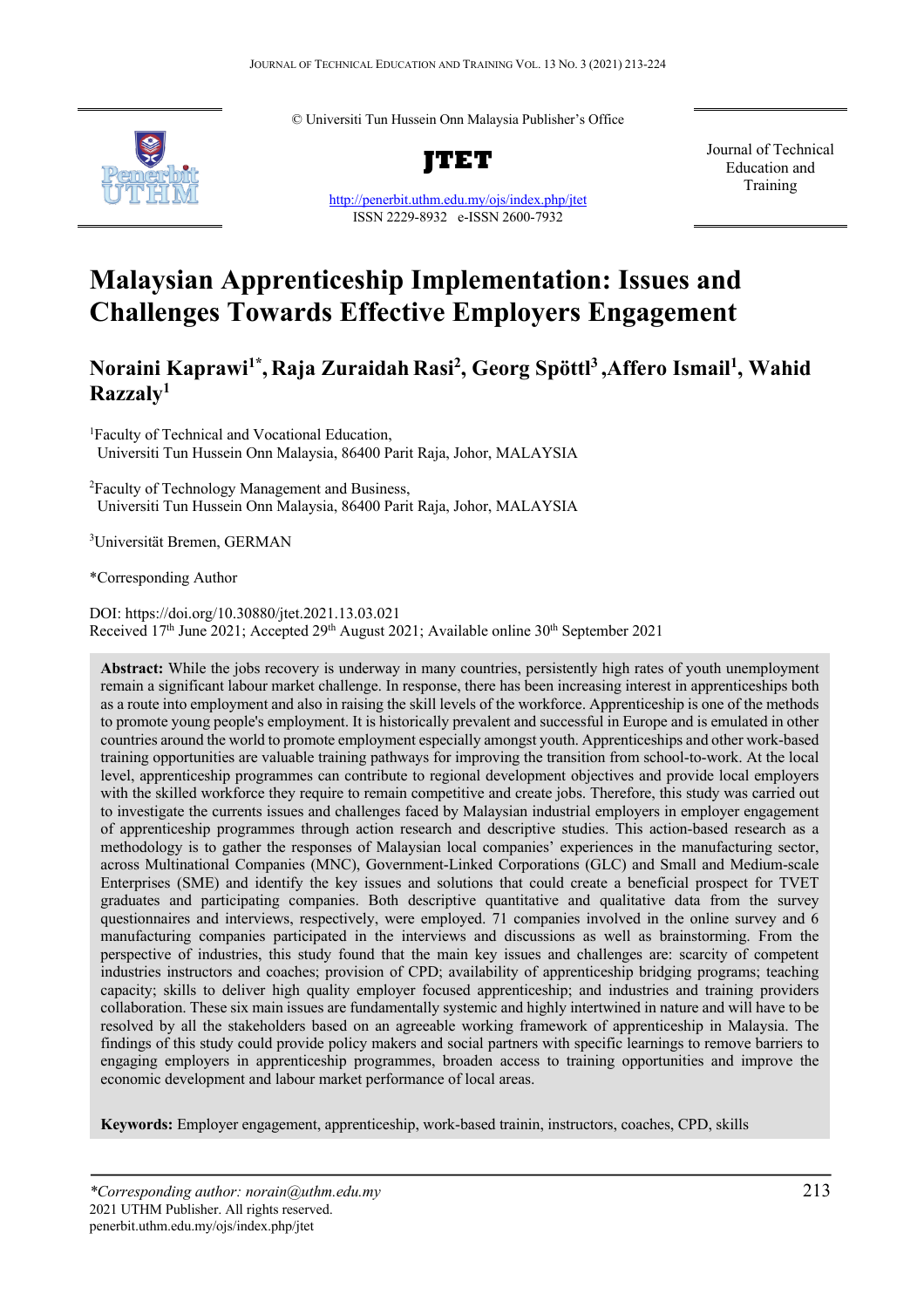#### **1. Introduction**

Apprenticeship is one of the methods to promote young people's employment (Silva et al., 2018; O'Higgins & Pinedo, 2018; Guile & Lahiff, 2017; Fuller, 2016). In recent years, apprenticeship is continuously perceived as an attractive policy option for many countries, to alleviate the increasing youth unemployment rate in the current global crisis. Countries with a solid system of apprenticeship have facilitated a smooth transition and settlement of youth into labour and maintained a low youth unemployment rate. Through a work-based education and training, apprenticeship not only provides youths with practical experiences that are required by companies but also an effective system that connects the industry and education (O'Connor & Bodicoat, 2017). Youths participating in apprenticeships are able to acquire the skill required by firms, and the firm could learn how to actively cope with the current and future demand for manpower.

In Malaysia, apprenticeship has been an instrument of the state's vocational education and training policy since 1957, when the government decided to revitalise apprenticeships (Adam, Rasul & Yassin, 2017). However, the implementation of apprenticeship is not matured yet and is not according to what is defined as an apprenticeship in other developed countries such as in Europe. Since then, successive governments have promoted apprenticeship as a key pathway for young people and as a vehicle for improving adult skills, and apprenticeships have enjoyed all-party support through collaboration. The functions of apprenticeship programs are a general responsibility of the states with guidance and guidelines from the federal level (Eicker, Haseloff, and Lennartz 2017). Meanwhile, apprenticeship also helps fresh graduates acquire the skills and knowledge to succeed in the industry; they earn while they learn on the job; get access to mentors; and gain confidence as well as a career path advantage. They may be hired by the company depending on their performance during their apprenticeship. Most of the apprentice programmes involve working full-time and on a rotational basis, from department to department. Usually in a two-year programme, an apprentice will be deployed to a department based on one's credentials and strength, as revealed by the apprenticeship programme.

Even though the states are given wide latitude in the functions of their programmes, there are inherent similarities in all programmes. The system is organised to operate with the collaboration of independent agencies that are not under the direct control of the state government. When this cooperation fails, the system is crippled (Billett, 2016). For instance, if the management of the industry did not collaborate, there would be no place for the apprentice to learn his skill (Fayol, 2016). Also, passive resistance of those agencies under state governance can be as devastating to the system as outright refusal to cooperate (Heckscher, 2018). Ankrah and Omar (2015) explained that the engagement between the education and training sectors with the industry is one of the forms of collaboration that exists to achieve shared goals for example by sharing knowledge, learning and building consensus through apprenticeship. Usually, the objectives of the collaboration are to strengthen relationships with industry, job placement for the students, identify the need for new courses and increase the added value of a service or product (Minghat et al. 2013). Another aim of the collaboration is to shape the training curriculum to determine the skills required by the industry. According to Minghat et al., (2013), if an institution wants graduates can work and succeed in a career of work, the education curriculum must be fresh and in accordance with the requirements. While Ashari, Rasul, and Azman (2016) stated that the collaboration between training providers and the industry must address the issues of skill requirements, international benchmarking of skill standards and competency assessment, comparability of qualifications and suchlike.

Furthermore, apprenticeships are a powerful workforce development tool that could provide opportunities for students, workers, and job seekers to gain the technical skills needed in growing industries while helping employers build diverse, skilled workforces that meet their talent needs. In response to the need for higher-skilled workers, vocational education and training (VET) amendments were passed by the government. On May 19, 2004, the Malaysian House of Parliament approved the National Dual Training System (NDTS) as a new apprenticeship programme as one of the tools in generating opportunities for youth employment. The NDTS is apprenticeship training programme adapted from the German Dual System where teaching and learning are carried out both in the industry as well as at a public training institute. In Germany, it takes 3 to 3.5 years while in Malaysia it takes about 2 years to complete the apprenticeship scheme. By introducing NDTS, the Malaysian government hopes that the private sector can collaborate with the public sector through sharing resources. In accordance with the NDTS approach, each skill training is to be done at the institute and a company workplace. The Department of Skills Development (DSD), a department under the Ministry of Human Resources of Malaysia, has been appointed as the agency responsible for administering, supervising, evaluating and ensuring the quality of the dual training approach. It is also the curriculum and standards developer and is responsible for testing and final certification. It also monitors, evaluates and conducts research on the implementation of NDTS. Consequently, it plays a prominent role in promoting NDTS to the training institutes and private industry.

### **2. Background of the Study**

#### **2.1 Redefinition of Apprenticeship in the Malaysian Context**

UNESCO defines apprenticeship as a system of training in both formal and non-formal education regulated by law or custom which combines on-the-job training and work experience while in paid employment with formal off-the-job training (IBE UNESCO, 2011). The apprentice may enter into a contract of training or training agreement with an employer who imposes mutual obligations on both parties. This is quite aligned to what ILO defines apprenticeships as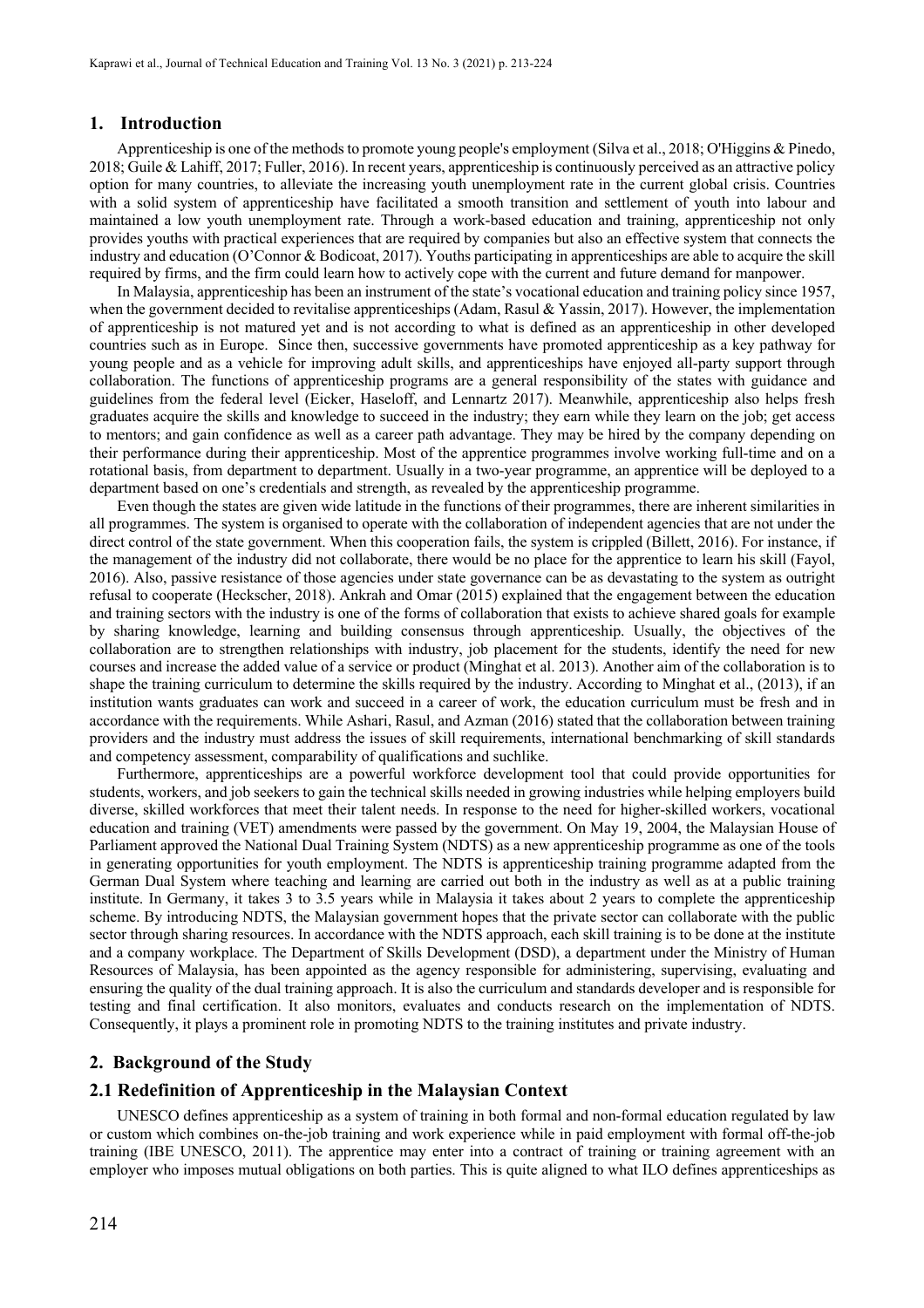"Systematic long-term training for a recognized occupation taking place substantially within an undertaking or under an independent craftsman, should be governed by a written contract of apprenticeship and be subject to established standards (Vocational Training Recommendation (R117, 1962)). However, in 1962 the new amended definition by ILO makes no reference to young people, in contrast to the 1939 definition. A more recent definition in a paper authored by German, Swiss and British academics again adds more attributes to the definition. Thus, the redefinition of apprenticeship in this study incorporates some of the key features of apprenticeship that is stated by the International Labour Organization (ILO), UNESCO, Department of Education UK, Washington State Department of Labor & Industries USA, Australian Apprenticeships; Australian Government, Malaysian Qualification Agency (MQA), Department of Skills Development (DSD), Malaysia and also taking into account several Acts from Laws of Malaysia. Among these acts are;

- Laws of Malaysia, Act 350: Children and Young Persons (Employment Act) 1966
- Laws of Malaysia, Act 265: Employment Act 1955
- Laws of Malaysia, Act 612: Human Resources Development Act 2001
- Laws of Malaysia Act 177: Industrial Relations Act 1967

Additionally, through brainstorming sessions and consultation in this study, apprenticeship in the Malaysian context was redefined as;

"An apprenticeship is a structured system of training that involves both on-the-job training and classroom education/training institutions for competency usually offered to employee/potential employees. It usually results in a certification or qualification or performance report and focuses on specific job or profession".

#### **2.2 Apprenticeship Status and Access**

The apprenticeship programme had long been extant through Malaysian perspectives. Involvement regarding apprenticeship in Malaysia has started in 1957 when the National Apprenticeship Scheme (NAS) is introduced (Human Resources Development Fund, 2019). The Government has set mainstream skills training as key result areas in the 10th Malaysia Plan, which build and maintain world-class human capital to produce a composition of highly skilled workers from 28% to 33% by 2015 and 50% by 2020 (RMK-10, 2010). Various policies and strategies have been introduced to encourage firms in Malaysia to play a bigger role in training their employees, the most prominent of which is the Human Resource Development Fund (HRDF) which became operational in 1993. The HRDF was introduced through the enactment of the Human Resources Development Act in 1992. It provides for the imposition of a levy on employers to be collected into the HRDF, as a central pool of training funds. The Fund aims to enhance the private industry role in the provision of training in Malaysia, complementing the government's effort to increase the supply of trained skilled workforce in the country. It basically promotes retraining and skills upgrading for the workforce in selected industry sectors. The Act also provides for the creation of a Human Resource Development Council (HRDC), with representatives from the private sector and responsible government agencies, and a Secretariat to administer the HRDF schemes. By then, in 2005, the Malaysian Government implements the 'National Dual Training System (NDTS), which aims to expose apprentices to actual situations in the industry. Apart from technical competencies, the NDTS also emphasises human and social competencies such as teamwork, self-monitoring, shouldering common responsibilities, and the like. Approximately 70-80% of the training is done in the industry, while the remaining 20-30% is carried out in training institutions, utilising a curriculum developed by the National Occupational Core Curriculum (NOCC).

#### **2.3 Employer Engagement in Apprenticeship Implementation**

Employer engagement is central to the development of apprenticeship programs. In the apprenticeship model, Wray, et al., (2019) stated that employers recruit and hire workers and partner with education providers to develop curricula, as well as identify the appropriate entity for classroom instruction, the necessary skills to be acquired, and the amount of wages paid. Sponsors develop a formal agreement and ensure their programs meet state and federal requirements. Wilson (2015) mentions that employer engagement might be conceptualised as a ladder, with less intensive forms of engagement (such as advisory boards or contract training) on lower rungs and more intensive engagement (such as developing pathways or partnering for sectoral workforce initiatives) on higher ones. The ladder also suggests how productive relationships with employers might evolve, with activities at one level helping build trust, momentum, and leverage for more intensive activities.

The apprenticeship programme is all about skill training in the workplace. The topic of skill training in the workplace is very timely and appropriate taking into consideration the current labour landscape taking place in the light of increasing globalisation, new technologies and changing patterns of work. However, the scenario in Malaysia indicates that employer engagement across industry in apprenticeship is still less encouraging based on past studies (Adam, Rasul & Yassin, 2017; Teng *et al.,* 2019; NDTS Q-Fact, 2015). In addition, based on Industry Training Participation Report by Human Resources Development Fund HRDF 2018, the registered employers under the HRDF covering sixty-three subsectors were slightly increased from 21,928 in the year 2017 to 26,281 employers in 2018. Even though registered employers increase, the percentage of employers involved in apprenticeships had slightly decreased from 2017 to 2018 (manufacturing sector  $25\%$  -  $24\%$ ; services sector  $25\%$  -  $22\%$ ; mining & quarrying  $24\%$  -  $23\%$ ).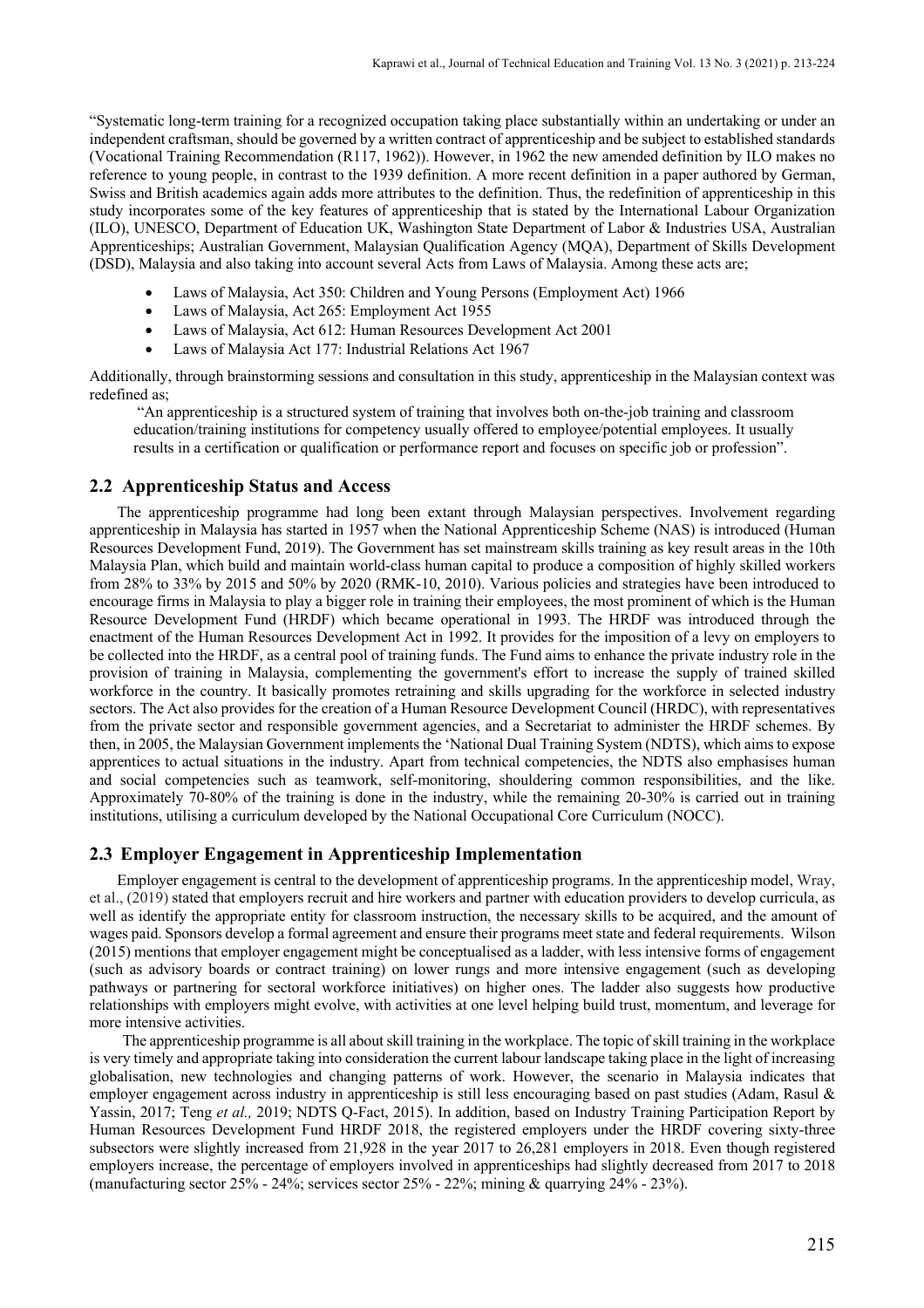At present, the involvement of the main social partners, particularly in terms of the participation of workers in skills training in the workplace is very much lacking and largely absent. In addition, based on key statistics of the country's labour force of about 16.07 million out of the national population of 32.66 million, there are about 1.5 million documented foreign workers coupled with large numbers of illegal (undocumented) foreign workers (Department of Statistics, 2021). Employers employ these predominantly unskilled foreign workers, making maximum use of them and consequently shy away from providing the necessary skill enhancement for local workers.

# **2.4 Why Employer Engagement in Apprenticeship is of Importance?**

Employer engagement is an essential component of apprenticeships. From the employers' perspective, skill development programmes should be designed to match the needs of government, employers and workers (Scott, 2016). Effective ways to identify training needs should be responsive. Therefore, an apprenticeship programme is the best way and solution to overcome the situation. The employers collaborate with the government through the National Dual Training System (NDTS) which could benefit both employers and the nation. The ultimate goal of the collaboration is to produce a highly competent, skilled and educated workforce relevant to the needs of the industries of Malaysia in particular. It was conceived in the nation that such an apprentice system would produce graduates that are competent, skilled and knowledgeable commensurate with industry standards. However, there must be a certain amount of collaboration between educational institutions, the workplace and its development in TVET arenas. The benefits from apprenticeships are proven and substantial, yet too many employers still see training as a cost rather than as an investment.

Implementing the apprenticeship programme could provide the employer with numerous benefits (Foster et al., 2018; National Apprenticeship Service 2018), including; i) Increased Retention Rates -Training staff is a time consuming and costly process. It, therefore, pays to keep that member of staff for as long as possible, in order to avoid having to start over with a fresh new face; ii) strengthen your employer brand - an employer could boost attraction rates and become an employer of choice for both prospective employees, as well as for those looking for apprenticeship opportunities; iii) save on recruitment costs - the benefits of apprenticeship arrangements are linked to apprenticeship costs and funding arrangements. the main costs of providing apprenticeship are apprentice wages, training in schools and off-the-job settings, and assessment costs; iv) secure the best new talent - the majority of apprentices are young and fresh out of education, they are looking for the career path they will be following on their journey into adulthood and beyond; and v) enhance productivity - as an apprentice learns, they are able to take on larger tasks, meaning that productivity can increase all round.

#### **2.5 Issues and Challenges of Employer Engagement in Apprenticeships Implementation**

The implementation of apprenticeship programs requires the coordination of both external factors such as legal, cultural and economic together with internal conditions of government support in policies and financing, institutional cooperation, corporate participation and public recognition for achievement of apprenticeship programs by employers (Fortwengel & Jackson, 2016). Under-developed apprenticeship traditions in Malaysia posed a barrier to a more widespread employers' involvement, due to obstacles in the implementation of these apprenticeship programs (Barr & Attrey, 2017; Chettiar, 2017). Apart from Malaysia, there is also considerable variation across national systems with respect to the degree that employers choose to become engaged in the provision of apprenticeship and training places, varying from estimates below 1% in the United States, 8% of employers in England to 30% in Australia (Chankseliani et al., 2017). While employer participation is affected by many variables, the design of apprenticeship systems has a major influence on the level of employer participation (Hodgson, Spours, & Smith, 2017). Employers within national frameworks also differ in their engagement with the apprenticeship system–typically, enterprises in the trades sector are more likely to offer training places than public sector organisations or enterprises in other sectors. Johnson and Spiker (2018) stated that broadening the range of apprenticeship pathways available across a more significant number of occupations and industry sectors opens more opportunities for employers to participate in an apprenticeship system.

Furthermore, another barrier to employer engagement can include fears of other firms "poaching" newly trained apprentices (Jansen & Pineda-Herrero, 2019). This fear is particularly significant for SMEs, who tend to experience more labour turnover and also may have fewer opportunities for career progression (Sharma, 2020). However, an analysis of German firms that engage in the apprenticeship system found that fewer than 3% of firms that offer apprenticeship places had been affected by poaching, smaller firms tended to retain apprentices more than larger companies, and that it had negligible effects on expected returns to apprenticeship training for firms (Teng et al., 2019). Hellstrand (2019) that only 2% of employers reported the risk of trained employers being "poached" or leaving the company as the main argument against offering training.

In addition, even though employers are aware of the advantages of training workers infused with the employers' culture and matching the needed skill sets, the implementation of apprenticeship faced an issue as the training and apprenticeship programs need to be aligned to the employers' requirements (Gauthier, 2020). In Malaysia, the structured NDTS however only allow recognition on completion of all National Occupational Skills Standard (NOSS) modules while an employer may not require full completion and may view it as extraneous and a waste of resources. Employers may also need additional modules from different NOSS categories to match their job description leading to closed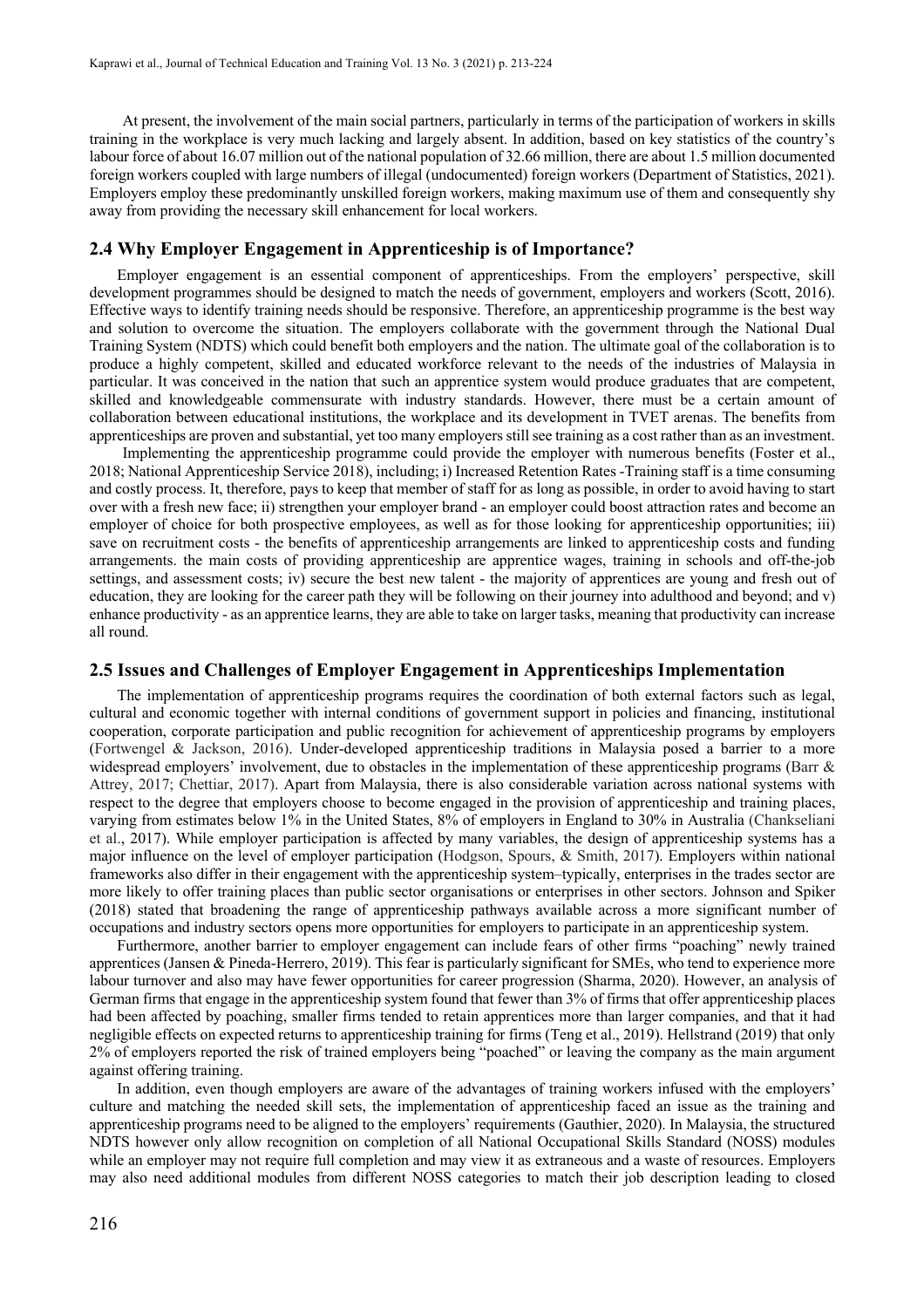advancement paths under the Malaysian Qualification Framework (MQF) Vocational and Technical Certificates. Difficulties in finding an accredited training partner within employment locales is also an issue faced by employers (Jabarullah & Hussain, 2019).

#### **3. Problem Statement**

Although many strategies have been set up by the Malaysian government to enhance the apprenticeship program, results from previous studies found that the level of employer engagement in the apprenticeship program is still low (DSD, 2017; DSD, 2018; DSD, 2019). Among others, communication is one of the main issues facing employers' engagement in Malaysia (Kayode, 2018; Jamal & Abu Bakar, 2017). Chong (2017) mentions that employers are found to be unaware of what apprenticeship is and what are the existing programs such as the National Dual Training System (NDTS) promoted by the Malaysian Human Resources Ministry (HRM). This lack of communication resulting in lack of knowledge also led employers to be unaware of the apprenticeship program itself and also the financial assistance readily available under the HRM schemes. Furthermore, lack of resources such as coaches, trainers and facilities, outdated policy, organisational changes, and in combination with the limitations of training packages, have led many companies to believe that they lack the capacity to adequately prepare themselves and their apprentices for the program (Clayton et al. 2015). Because of this, companies have struggled to effectively plan and execute the apprenticeship program. Besides that, financial incentives and the distribution of training costs can also boost engagement in the apprenticeship system and also become one of the challenging issues in the implementation of apprenticeship programs. Costs are usually shared between the government, the employer and the apprentice, but the distribution of these costs can vary. Many countries have used subsidies and vouchers to increase the number of training places. Still, these may not necessarily be effective in expanding demand for apprentices in firms that already train them (Barrera-Osorio et al., 2020). Therefore this study was conducted to investigate the currents key issues and challenges of employer engagement in the implementation of apprenticeship programmes in Malaysia.

#### **4. Methodology**

The Action Research method was used for this study to facilitate change. Action research is a research strategy which combines research with action and participation in the field. For this to succeed, the researchers worked closely with the interested employers and collaborated together to come up with the intended instruments and solutions. Action research is problem-centered, client-centered, and action-oriented. It involves problem identification, action planning, implementation, evaluation and reflection which helps involve the client system in a diagnostic, active-learning, problemfinding, and problem-solving process. Within the study, the researchers act as change agents, a conduit for delegation and feedback, to take on pivotal responsibilities and information to effectively communicate data. The data and information have been discussed with the industry in open sessions, the researchers collaborate in identifying and ranking specific problems, in devising methods to address the issues or barriers in implementing apprenticeships. By using the action research model, the researchers act as facilitators or coaches and counsellors as well as providing skills and knowledge transfer to the employers in data collection, analysis, problem-solving, decision making, team building, culture change, systems thinking, leadership development, and process improvement. This process entails the close observation on the successful industry engagement practice to share solutions and to finally propose the effective employer engagement model.

Within the context of the study, the research also used a mixed methodology that involved both quantitative and qualitative data as the design of the study, employed a survey through online dissemination of structured questionnaire that was developed and performed interview. The survey questionnaire and interview sought to gather information regarding key issues and challenges of industrial employers in employer engagement of apprenticeship programmes. The development of the research instrument is based on the research objectives/question after the brainstorming sessions with the experts in the area from both the industries and the academics. Rigorous and various document analysis and literature reviews were made, together with a review of the TOR and its objectives from the funders. The researchers have developed and validated the questionnaires/items to gauge employers' engagement in apprenticeship offerings in Malaysia by using a standardized procedure that included item development and pilot-testing. Of the personnel who participated in the validation, those who have PhD academic qualification and experience in WBL/apprenticeship/TVET were judged to be experts in this field and were requested to vet through the survey questionnaire to assess its validity and reliability. A well-designed questionnaire survey instrument will not make excessive demands on the time and goodwill of its respondents particularly from busy industry personnel. Therefore, the questionnaires were designed to be as brief, simple, attractive and "user friendly" as possible.

The population chosen for the study was based on the list of the Federation of Malaysian Manufacturing (FMM) and also from the list of companies registered under the Malaysian Investment Development Authority (MIDA) which amounts to a total of 1100 companies in the lists. The main point of interest in our research model is the employer engagement role. Therefore, the questionnaires survey targeted high-ranking managerial positions, such as the President, Vice President, Chief Executive Officer or Human Resource Director. To avoid biases during the study, the simple random sampling technique we adopted. Random surveys were distributed through email, followed by telephone calls.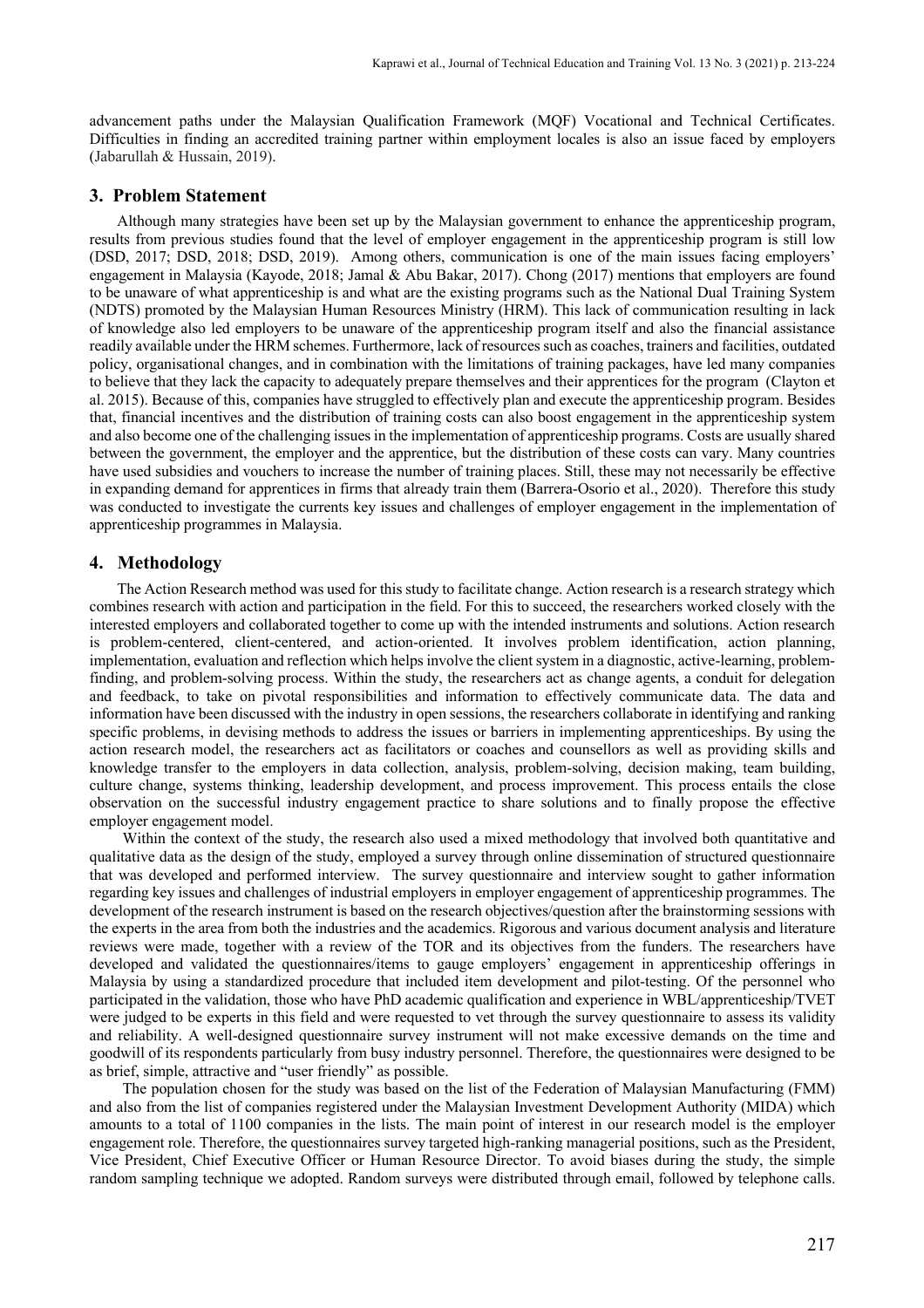The online survey was distributed to 212 targeted respondents from manufacturing industries which consist of Multinational Companies (MNC), Government-Linked Corporations (GLC) and Small and Medium-scale Enterprises (SME) in Malaysia, in which a total of 71 usable responses were received.

# **4. Results and Discussion**

# **4.1 Participants**

Table 1 and Table 2 shows the detail of the participants involved and the data analysis for the survey questionnaires:

|                         |                        | <b>Total</b>  |                     |                |                        |                 |           |               |
|-------------------------|------------------------|---------------|---------------------|----------------|------------------------|-----------------|-----------|---------------|
| Company<br><b>Types</b> | Currently implementing |               | Has not implemented |                | Used to implement, but |                 |           |               |
|                         | apprenticeship         |               | apprenticeship      |                | withdrew               |                 |           |               |
|                         | Frequency              | Percentage    | Frequency           | Percentage     | Frequency              | Percentage      | Frequency | Percentage    |
|                         |                        | $\frac{1}{2}$ |                     | $\binom{0}{0}$ |                        | $\frac{(0)}{0}$ |           | $\frac{6}{2}$ |
| <b>SMEs</b>             | 10                     | 27.8          |                     | 57.1           |                        | 28.6            | 28        | 39.4          |
| <b>MNC</b>              |                        | 47.2          |                     | 32.2           |                        | 71.4            | 31        | 43.7          |
| <b>GLC</b>              |                        | 25.0          |                     | 10.7           |                        | 0.0             |           | 16.9          |
| Total $(N)$             | 36                     | 100.0         | 28                  | 100.0          |                        | 100.00          |           | 100.00        |

**Table 1 - Number of survey respondents**

Only 71 respondents from manufacturing companies responded ie about 33% of the 212 selected sample and this response rate might limit the generalisation of findings. Based on Table 1 above, the data shows that the highest percentage of respondents are from MNCs at 43.7% followed closely by SMEs at 39.4% and GLCs makes up the rest at 16.9% of the total respondents. Of the total respondents, roughly half do currently implement apprenticeship programs (50.7%) and another half do not (49.3%). Of those that do implement apprenticeship, the majority (47.2%) are MNCs while SMEs and GLC made up the rest almost equally at 27.8% and 25.0% respectively. Respondents from companies that do not implement apprenticeship (current or previous) totaled 35 companies (49.3% of total) of which the majority are SMEs. It is of interest to note only 7 respondents (9.9% of total) are from companies that have previously conducted the apprenticeship program but have withdrawn.

# **4.2 Key Issues and Challenges Faced by Industrial Employers in Implementing Apprenticeship**

Table 2 and Table 3 below shows the survey questionnaire and interview results related to the key issues and challenges faced by industrial employers when engaging in apprenticeship, respectively*.* The main key issues listed according to ranking from the survey questionnaire are:

- i. An adequate supply of teaching staff/mentors for On-The-Job (OTJ) learning/training
- ii. Provision of Continuing Professional Development (CPD)
- iii. Teaching capacity to deliver high-quality employer-focused apprenticeship
- iv. Bridging or pre-apprenticeship programs are not available yet
- v. Skills of teaching method are not mastered by the instructors
- vi. Close collaboration between employers & training providers

It is interesting to note that the data shows about the same ranking for the three groups of industries samples (MNC, GLC, SME) i.e.:

- i. Currently implementing apprenticeship (Currently Implementing)
- ii. Not implementing apprenticeship (Have not implemented)
- iii. Have withdrawn (Used to implement but withdrew)

It should be highlighted that *adequate supply of teaching staff or mentors for On-The-Job (OTJ) training* are the highest ranked (39.42%) key issues for the implementation of apprenticeship's offering. As part of the apprenticeship's agreement, the companies need to prepare eligible individuals as OTJ trainers or coaches. According to the accredited standard for the apprenticeship programme (DSD, 2019), for every five apprentices offered by the company, there must be at least one coach that will supervise the apprentices. However, the companies have issues adhering to these standards because of the difficulties to find and train eligible coaches for the apprenticeship programme (Fuller & Unwin, 2013). Next, the second-ranked (35.21%) key issues faced by the companies are related to the *provision of Continuing Professional Development (CPD)*. CPD is a career-long obligation for a practising coach or trainer for the apprenticeship program. It should not be underestimated and need to be sure that all the coaches obliged with the mandated requirements. The CPD could enhance the knowledge and skills of the coaches so that, they can supervise and teach high-quality skills and knowledge to the apprenticeship. However, the adequacy of the provision of CPD should be assessed.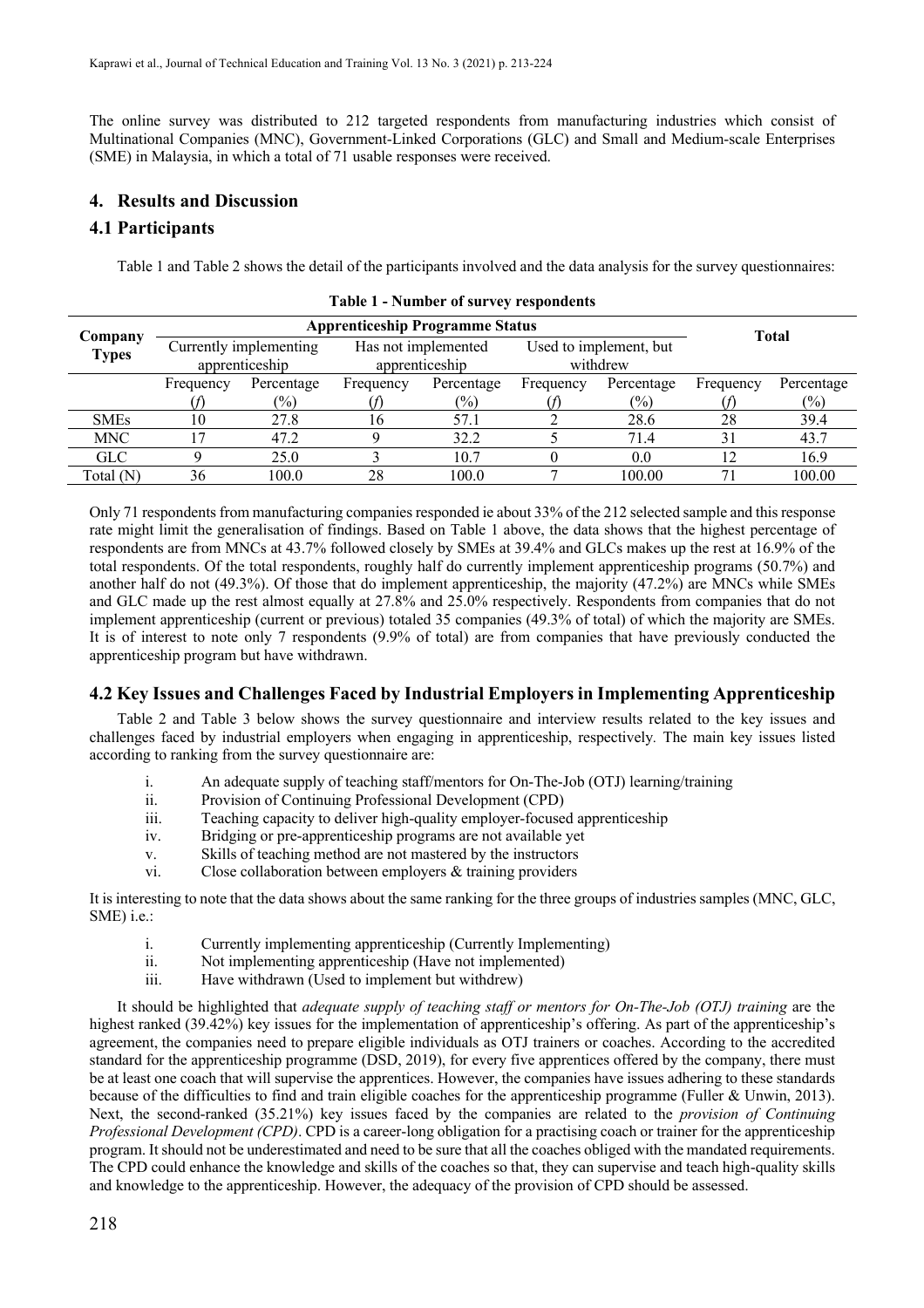| N <sub>0</sub> | Item                                                                                       | <b>Currently</b><br>Implementing<br>(%) | <b>Have Not</b><br>Implemented<br>(%) | <b>Used to</b><br><b>Implement but</b><br>Withdrew<br>(%) | Overall<br>Percentage<br>$(\%)$<br>$*N=71$ | Overall<br>Ranking |
|----------------|--------------------------------------------------------------------------------------------|-----------------------------------------|---------------------------------------|-----------------------------------------------------------|--------------------------------------------|--------------------|
| $\mathbf{1}$   | Adequate supply of<br>teaching staff/mentors for<br>On-The-Job (OTJ)<br>learning/training. | 15.50                                   | 18.31                                 | 5.63                                                      | 39.42                                      | $\mathbf{1}$       |
| $\overline{2}$ | Provision of Continuing<br>Professional<br>Development (CPD).                              | 14.09                                   | 18.31                                 | 2.82                                                      | 35.21                                      | $\mathbf{2}$       |
| $\overline{3}$ | Teaching capacity to<br>deliver high quality<br>employer focused<br>apprenticeship.        | 11.27                                   | 18.31                                 | 1.41                                                      | 30.40                                      | $\mathfrak{Z}$     |
| $\overline{4}$ | Bridging or pre-<br>apprenticeship programs<br>are not available yet.                      | 8.457                                   | 18.31                                 | 2.82                                                      | 29.58                                      | $\overline{4}$     |
| 5              | Skills of teaching method<br>are not mastered by the<br>instructors.                       | 12.68                                   | 16.90                                 | $\boldsymbol{0}$                                          | 29.58                                      | $\overline{4}$     |
| 6              | Close collaboration<br>between employers &<br>training providers.                          | 7.042                                   | 16.90                                 | 2.82                                                      | 26.76                                      | 5                  |
| $\overline{7}$ | Adequate<br>resources/facilities to<br>deliver high quality<br>training.                   | 12.68                                   | 12.68                                 | $\boldsymbol{0}$                                          | 25.35                                      | 6                  |
| 8              | Bureaucracy in<br>implementation.                                                          | 9.86                                    | 11.27                                 | 1.41                                                      | 22.54                                      | 8                  |
| 9              | No specific Acts to<br>enforce companies to<br>embark on the program.                      | 9.86                                    | 9.86                                  | 4.23                                                      | 23.95                                      | $\tau$             |
| 10             | Legal liability for the<br>apprentices when they<br>are on a job site.                     | 8.45                                    | 14.09                                 | 1.41                                                      | 23.95                                      | $\boldsymbol{7}$   |
| 11             | Approval from parent<br>company to offer<br>apprenticeship program.                        | 12.68                                   | 5.63                                  | 1.41                                                      | 19.72                                      | 9                  |

**Table 2** - **Key issues and challenges in implementing apprenticeship according to ranking**

\*N=Total number of respondents

**Table 3** and **Table 4** shows the detail of the participants and the interview analysis summary, respectively. A total of 8 personnel from 7 companies of MNC, GLC and SME where 2 of them was then implementing apprenticeships, 2 have implemented apprenticeships but withdrew and 3 have not implemented yet.

| <b>Name of Company</b>                    | <b>Type of Companies</b>                       |  |  |
|-------------------------------------------|------------------------------------------------|--|--|
| Company A (Oil and Gas -GLC)              | Currently Implementing Apprenticeships         |  |  |
| Company B (Automotive $-GLC$ )            | <b>Currently Implementing Apprenticeships</b>  |  |  |
| Company C (Automotive $-MNC$ )            | Used to Implement Apprenticeships but withdrew |  |  |
| Company D (Engineering and Aerospace-MNC) | Has not Implement Apprenticeships              |  |  |
| Company E (Ceramics – MNC)                | Has not Implement Apprenticeships              |  |  |
| Company F (Food and Beverage–MNC)         | Used to Implement Apprenticeships but withdrew |  |  |
| Company $G$ (Wood $-SME$ )                | Has not Implemented Apprenticeships            |  |  |

**Table 3 - Companies participating in the interview**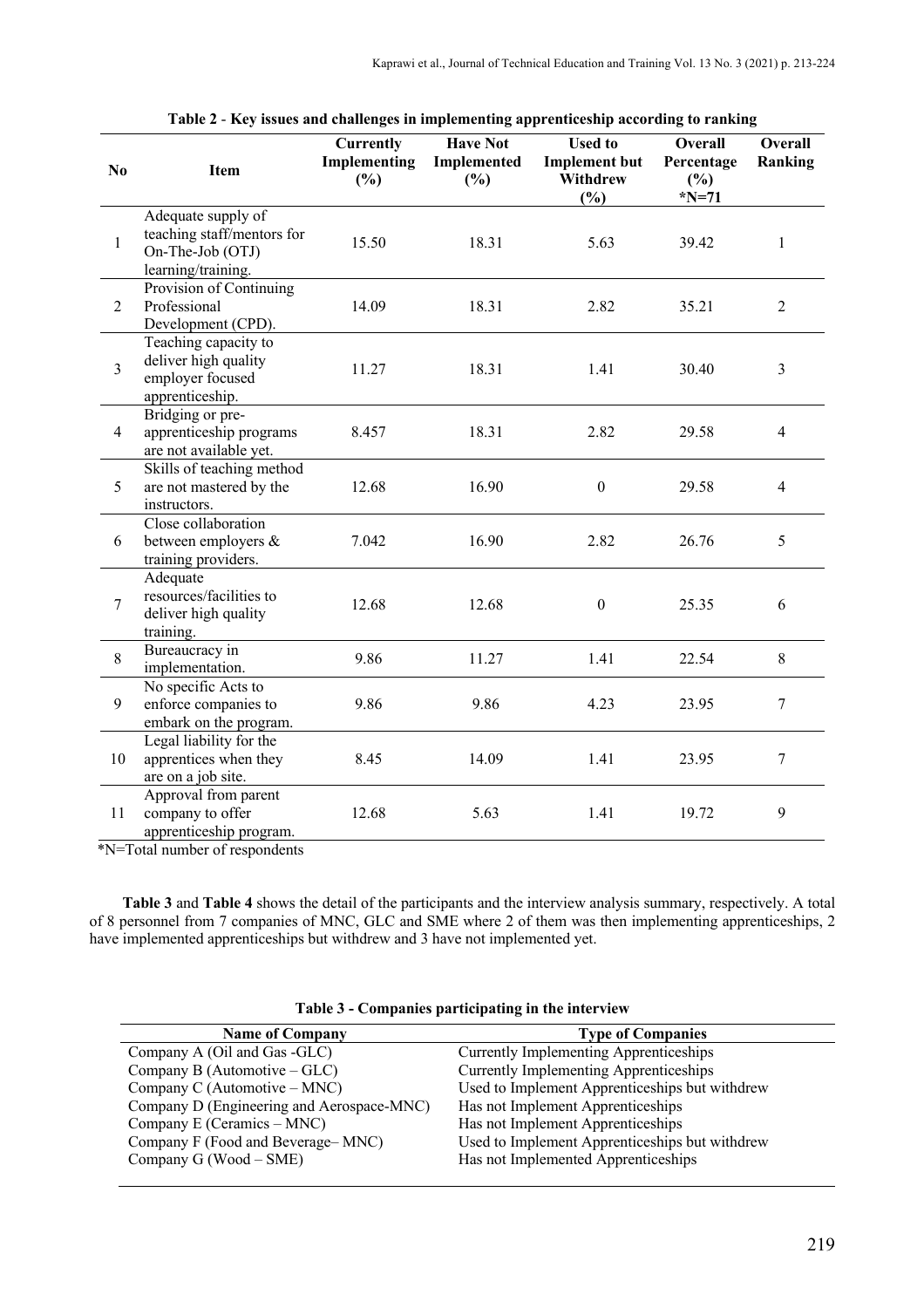#### **Table 4 - Interview results related to key issues and challenges in implementing apprenticeship**

Based on interviews and discussion conducted with selected 7 participating companies during workshops conducted, many issues have been raised and among the various key issues highlighted which are related to the challenges in apprenticeship implementation are;

- **i.** Companies are not aware of the program that are relevant and relates to their companies' work processes.
- **ii.** Lack of communication in terms of promotions as not many companies are aware of apprenticeship.
- **iii.** Companies do not allocate funding for apprenticeship.
- **iv.** Lack of awareness on available funding for apprenticeship programs.
- **v.** Lack of coaching/instruction skills among their trainers.
- **vi.** Unavailability of trainers.
- **vii.** Lack of manpower and time to run apprenticeship.
- **viii.** Most of the companies are not clear on what apprenticeship is all about.
- **ix.** Most of the companies highlighted that they are not well informed on the existing NDTS Apprenticeship program and the various apprenticeship programs that are readily available under DSD (Ministry of Human Resources).
- **x.** Unsure on how to start an apprenticeship program using grant and/or levy from HRDF.

The result also indicated that the issue of '*teaching capacity to deliver high quality employer focused apprenticeship'* by the training provider that suits the needs of companies, was the third-ranked (30.4%) key issue in engaging apprenticeship. Research done by Rowe et al., (2017) mentions that the companies highlighted their concern on the importance of among others, the high specification of the equipment, facilities, software, systems and resources, that could provide the 'state-of-the-art' of the training. Particularly, Bajgar and Criscuol (2019) stated that some of the training needs a considerable amount of investment to provide an appropriate and real scenario for the apprentice. Matching between the training needs of the companies and the capacity of the training provider is very crucial and needs a very delicate procedure. Another key issue indicated by the respondents of the survey (ranked fourth) were concerning *unavailability of the bridging or pre-apprenticeship programmes* (29.58%). Pre-Apprenticeship programmes can be considered as a preparatory training program that helps a potential individual who intends to begin an apprenticeship program at a specific industry. Smith and Simmons (2019) mention that the programme will help the candidate to be familiar with the necessary skills and work experience that could prepare them to find employment for their apprenticeship program. As well as Sack and Allen (2019) stated that to match the basic skills needed by the industries, a pre-apprenticeship programme needs to be developed or enhanced. In some way, the apprentices that start their career with the pre-apprenticeship programme will at least be able to handle basic tasks without too extensive supervision by their superior. Sharing the same ranking, *skills of teaching method are not mastered by the instructors are indicated to be among the key issues as well* (29.58%). Skilled coaches spend most of their time training and coaching the apprentices to ensure that the apprenticeship is able to learn what they should have been learned. Research done by Davis, Parker and Fogle (2019) shows that the challenge to the industry in the implementation apprenticeship programme is that many coaches can't master and don't understand how to teach the apprenticeship effectively and efficiently. Plus, some coaches or trainers don't make enough effort to really understand and grasp the ideas on how apprenticeship learns.

Interestingly, close collaboration between employers & training providers was being highlighted to be in the fifthranked among the main key issues (26.76%) in apprenticeship implementation. Engagement between the employers and training providers is one of the forms of collaboration that exists to achieve shared goals for example by sharing knowledge, learning and building consensus in the execution of apprenticeship programme. A successful collaboration will depend largely on the strategic and tactical approaches made by the employers and training providers as one of the parties or collaborators (Dawson & Osborne, 2019). Similarly, research was done by Mustapha (2017), Gessler (2017) and Ashari, Rasul & Azman (2016) subsequently points to the same issues regarding the apprenticeship challenges including close collaboration between employers and training providers.

These main key issues found through the survey were also highlighted and explained in the interview to a certain extent. The interview highlighted that there is a lack of manpower to run apprenticeships, hence the unavailability of trainers as well lack of coaching and instructional skills. This could be related to the lack of funding, as highlighted by the respondents in the interview. Added to that, most of the companies are not clear on what apprenticeship is all about and are not well informed on the existing National Dual Training System (NDTS) Apprenticeship program and the various apprenticeship programs that are readily available under DSD (Ministry of Human Resources) of Malaysia. Thus, it is not surprising that many companies are unsure of how to start an apprenticeship program using grants and/or levy from the available Human Resource Development Fund (HRDF). Most Companies lack information on the relevant available programs that relate to their companies' work processes. This may be due to the lack of information and communication with the related agencies like the DSD, HRDF, MIDA, skills institutions and other agencies.

Thus, the key issues raised in this study have opened up a broader range of strategies to stakeholders involved in the execution of apprenticeships from the standpoint of the employer. This is a collaborative effort between industry and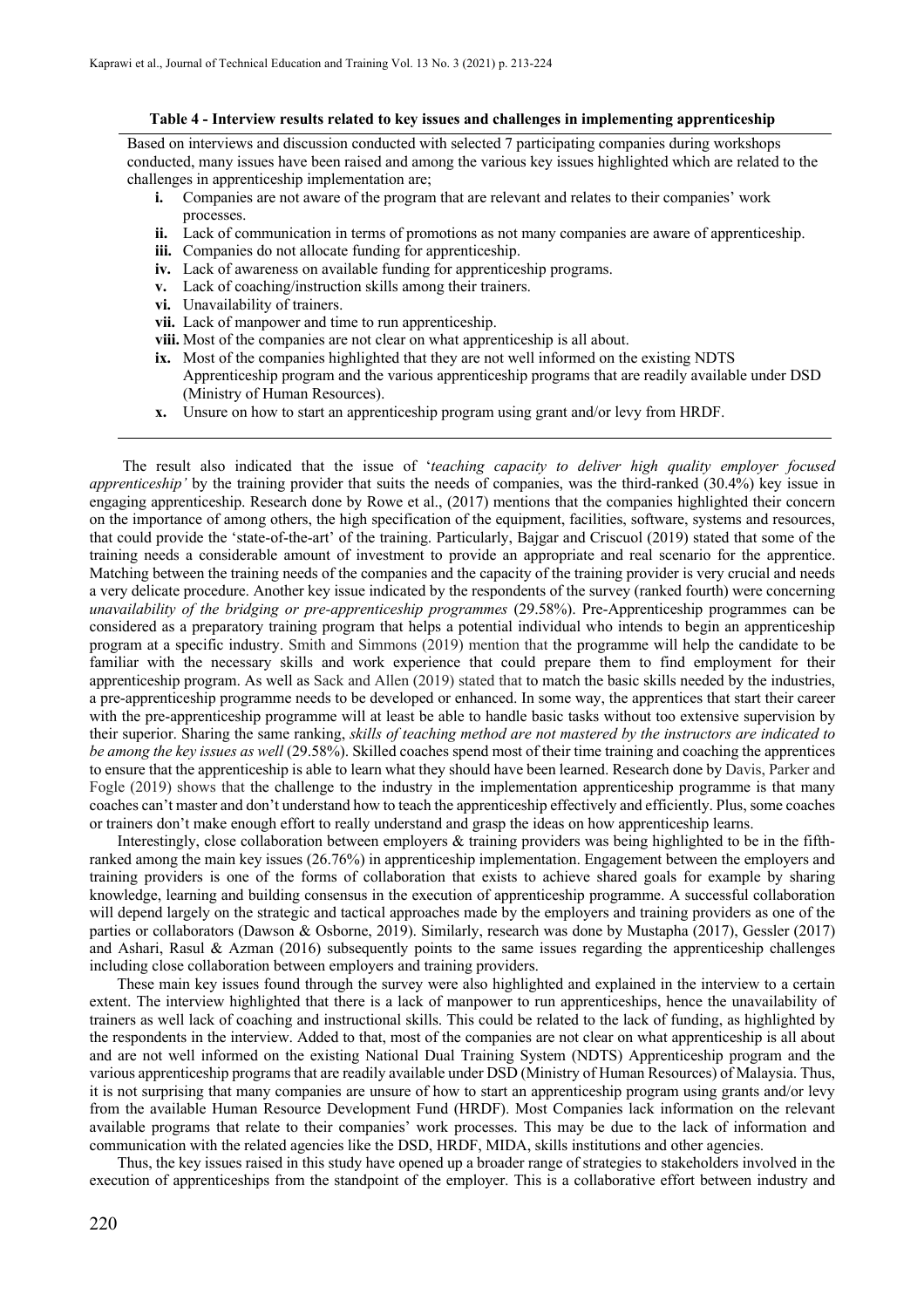institutions to find the best way to assure the apprenticeship program's success. By examining these challenges, different solutions and interventions might be derived and implemented, benefiting both parties and making the process simpler and more practical.

#### **5. Conclusion**

Against this backdrop, this study has highlighted the key issues and challenges faced by the industrial employer in engaging in apprenticeship programmes in Malaysia. The overall concerns of apprenticeship stakeholders, namely from the perspective of industries are about the scarcity of competent industries instructors and coaches, provision of CPD, apprenticeship bridging programs, teaching capacity and skills to deliver high-quality employer-focused apprenticeship, bridging programs and industries and training providers' collaboration. These six main issues are fundamentally systemic and highly intertwined in nature and will have to be resolved by all the stakeholders based on an agreeable working framework of apprenticeship in Malaysia. A new framework of effective employer engagement across companies, training providers and also training institutions would develop a better understanding of the external and internal factors that influence their practices. Over time, this will develop into shared approaches to recruitment, education and support of the apprentices. This concept of mutual development of competent human resources between industries and training providers paves another dimension of Edu-training which will be the most viable methodology of a future workforce that neither education nor training alone could match. Thus, apprenticeship will be a major component in the edu-train system. On the other hand, the list of themes highlighted during interviews, apart from the systemic issues, demonstrate another important theme to be addressed surrounding knowledge, awareness and communication issues. Therefore, a good communication plan needs to be developed among key stakeholders to ensure that ignorance or unawareness will not be the reason for apprenticeship implementation failure.

 Furthermore, expanding access to apprenticeship programmes could improve the lives of millions of Malaysian youth and help prevent unemployment issues. Apprenticeships widen the pathways to rewarding careers by upgrading occupational skills, employability skills, traditional academic skills and improving the quality of employer engagement. Moreover, given the effects of these programmes on worker productivity and innovation, companies will have an increased incentive to adopt "high road" strategies with respect to their apprenticeship programmes. Especially in today's tight labour market, apprenticeships represent one of the best mechanism companies can attract and retain skilled workers while increasing employer-employee engagement. While structural barriers to apprenticeship exist in Malaysia, federal investments in marketing and standards development, along with ongoing financial support for the off-job costs of apprenticeship, could overcome these barriers. As more employers adopt apprenticeship strategies successfully, network effects could well take over, with employers learning from each other about the value of apprenticeship. Malaysia undoubtedly has a long way to go before it reaches the apprenticeship levels in Germany, Australia, Canada, and the United Kingdom.

#### **Acknowledgements**

This study is part of a project under the I-Works Project: Improving Work Opportunities for Young People in the Commonwealth. The authors would like to thank British Council for funding this research under the I-Works Project in collaboration with Universiti Tun Hussein Onn Malaysia. All the assistance and supports are highly appreciated.

#### **References**

Adam, S., Rasul, M. S. & Yassin, R. M. (2017). Industry Involvement Conceptual Framework for Collaboration of National Dual Training Systems (NDTS) in Malaysia. *Sains Humanika* 9(2): 33–41. https://sainshumanika.utm.my/index.php/sainshumanika/article/view/1003

Ankrah, S., & Omar, A. T. (2015). Universities–industry collaboration: A systematic review. *Scandinavian Journal of Management*, *31*(3), 387-408

Ashari, Z. H. M., Rasul, M. S., & Azman, N. (2016). A Review on The TVET Issues in Malaysia and The Participation of Industries in the TVET System. *Academia. edu*

Bajgar, M., & Criscuolo, C. (2019). Designing Evaluation of Modern Apprenticeships in Scotland. In *Data-Driven Policy Impact Evaluation* (pp. 289-311). Springer, Cham

Barrera-Osorio, F., Galbert, P. D., Habyarimana, J., & Sabarwal, S. (2020). The impact of public-private partnerships on private school performance: Evidence from a randomized controlled trial in Uganda. *Economic Development and Cultural Change*, *68*(2), 429-469

Barr, J., & Attrey, A. (2017). Building local responsiveness in employment and skills systems in Southeast Asia: Lessons from Malaysia, the Philippines, Thailand and Vietnam

Billett, S. (2016). Apprenticeship as a Mode of Learning and Model of Education. *Education and Training* 58(6): 613–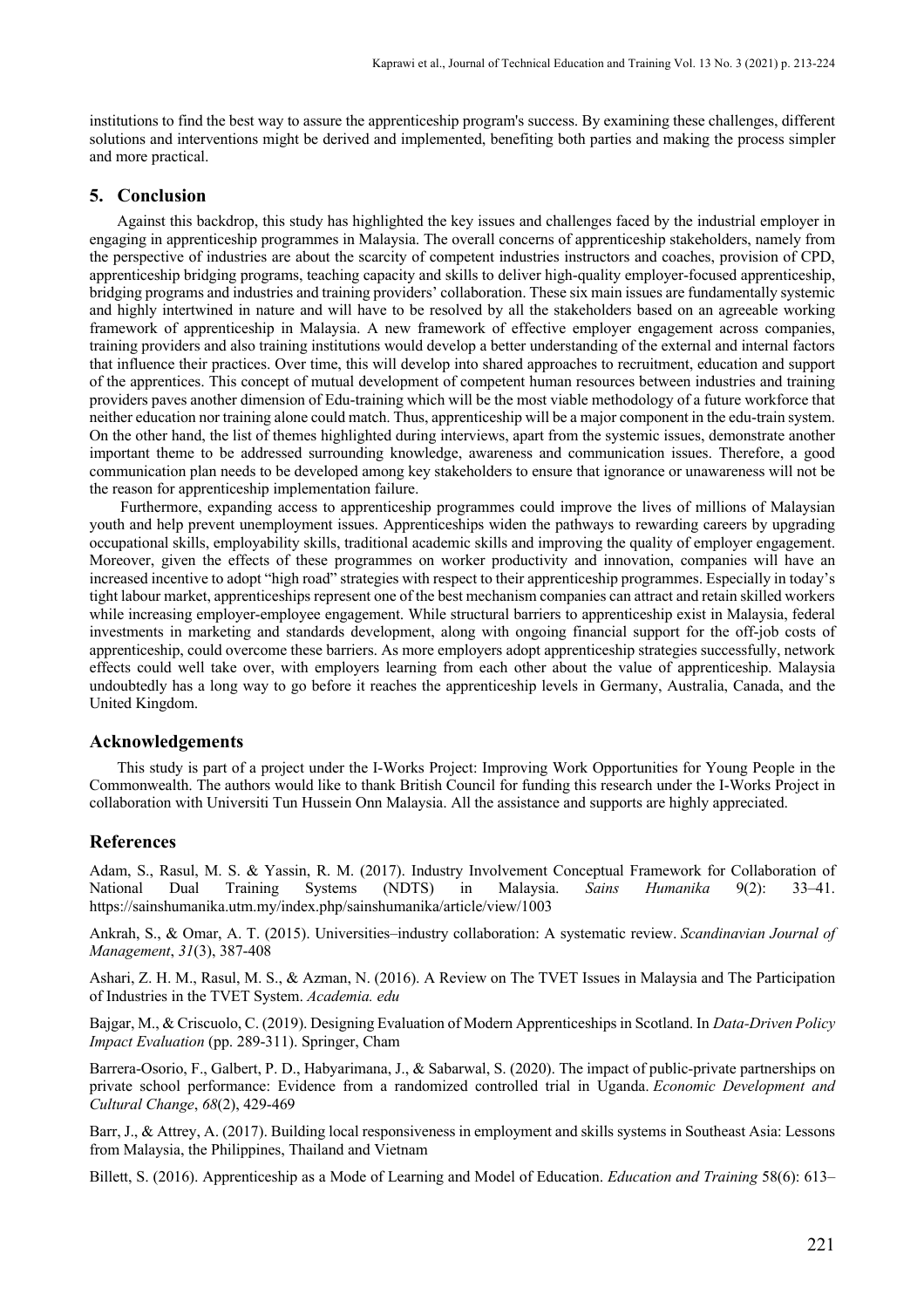28.https://www.emerald.com/insight/content/doi/10.1108/ET-01-2016-0001/full/pdf?title=apprenticeship-as-a-modeof-learning-and-model-of-education

Chankseliani, M., Keep, E., & Wilde, S. (2017). People and Policy: A comparative study of apprenticeship across eight national contexts

Chettiar, P. R. (2017). *The Development of the Malaysian Vocational Education and Training System* (Doctoral dissertation, Federation University Australia)

Chong, C. L. (2017). *Overcoming barriers and making higher education more accessible to vocational education and training students from low socioeconomic backgrounds: a Malaysian perspective* (Doctoral dissertation, University of Tasmania)

Clayton, B., H. Guthrie, P. Every and R. Harding (2015), Competency progression and completion: How is the policy being enacted in three trades, National Centre for Vocational Education Research, Adelaide

Davis, R., Parker, K. B., & Fogle, L. (2019). A Case of Course Revision: Cognitive Apprenticeship and Critical Reflection for ICT in Teacher Preparation. In *Society for Information Technology & Teacher Education International Conference* (pp. 1779-1784). Association for the Advancement of Computing in Education (AACE)

Dawson, S., & Osborne, A. (2019). Re-shaping built environment higher education: the impact of degree apprenticeships in England. *International Journal of Construction Education and Research*, 1-15

Department of Skills Development, DSD (2011). *Rationalizing the Implementation of Technical Education and Vocational Training (TEVT) Final Report*, 15–19. Putrajaya, Malaysia.

Department of Skills Development, DSD, (2018). *Statistic Report October 2019*. Retrieved on February 23, 2019 at https://www.dsd.gov.my/jpkv4/images/statistik/statistik-pencapaian-aktiviti-JPK/Statistik-Pencapaian-Aktiviti-JPK-Tahun-2019/Laporan%20Statistik%20JPK%20Oktober%202019.pdf

Department of Skills Development, DSD, (2018). *Statistic Report March 2018*. Retrieved on February 23, 2019 at https://www.dsd.gov.my/jpkv4/images/statistik/statistik-pencapaian-aktiviti-JPK/Statistik-Pencapaian-Aktiviti-JPK-Tahun-2018/LAPORAN%20STATISTIK%20JPK%20MAC%202018.pdf

Department of Skills Development, DSD, (2017). *Statistic Report June 2017*. Retrieved on February 23, 2019 at https://www.dsd.gov.my/jpkv4/images/statistik/statistik-pencapaian-aktiviti-JPK/Statistik-Pencapaian-Aktiviti-JPK-Tahun-2017/LAPORAN%20STATISTIK%20JPK%20SEPTEMBER%202017.pdf

Department of Statistics. (2021). Labour Force Survey Report, Malaysia 2021. Retrieved from https://www.dosm.gov.my/v1/index.php?r=column/cthemeByCat&cat=124&bul\_id=SkFRMTJ0d1RIR3BrdG1aUTBs Umw2Zz09&menu\_id=Tm8zcnRjdVRNWWlpWjRlbmtlaDk1UT09

Eicker, F., G. Haseloff, and B. Lennart (2017). Vocational education and training in Sub-Saharan Africa: Current situation and development *Vocational Education and Training in Sub-Saharan Africa: Current Situation and Development*

Fortwengel, J., & Jackson, G. (2016). Legitimizing the apprenticeship practice in a distant environment: Institutional entrepreneurship through inter-organizational networks. *Journal of World Business*, *51*(6), 895-909

Gessler, M. (2017). The lack of collaboration between companies and schools in the German dual apprenticeship system: Historical background and recent data. *International Journal for Research in Vocational Education and Training (IJRVET)*, *4*(2), 164-195

Guile, D., & Lahiff, A. (2017). Apprenticeship for 'Liquid Life': Learning in contingent work conditions for contingent employment. *Vocations and Learning*, *10*(2), 157-175

Fayol, H. (2016). *General and industrial management*. Ravenio Books

Foster, R. (2018). Employer Engagement and Capacity to Support T Level Industry Placements. https://www.learningandwork.org.uk/wp-content/uploads/2018/09/Employer-engagement-and-capacity-to-support-T-Level-industry-placements.pdf

Fuller A (2016) The growth of apprenticeship in England: doubts beneath the numbers. Challenge 59(5):422–433

Fuller A, Unwin L (2013) Apprenticeship and the concept of occupation. The Gatsby Charitable Foundation, London

Gauthier, T. (2020). Exploring employer perspectives of community college career and technical programs. *Career and Technical Education Research*, *45*(1), 63-76

Heckscher, C. C. (2018). *The New Unionism: Employee Involvement in the Changing Corporation with a New Introduction*. Cornell University Press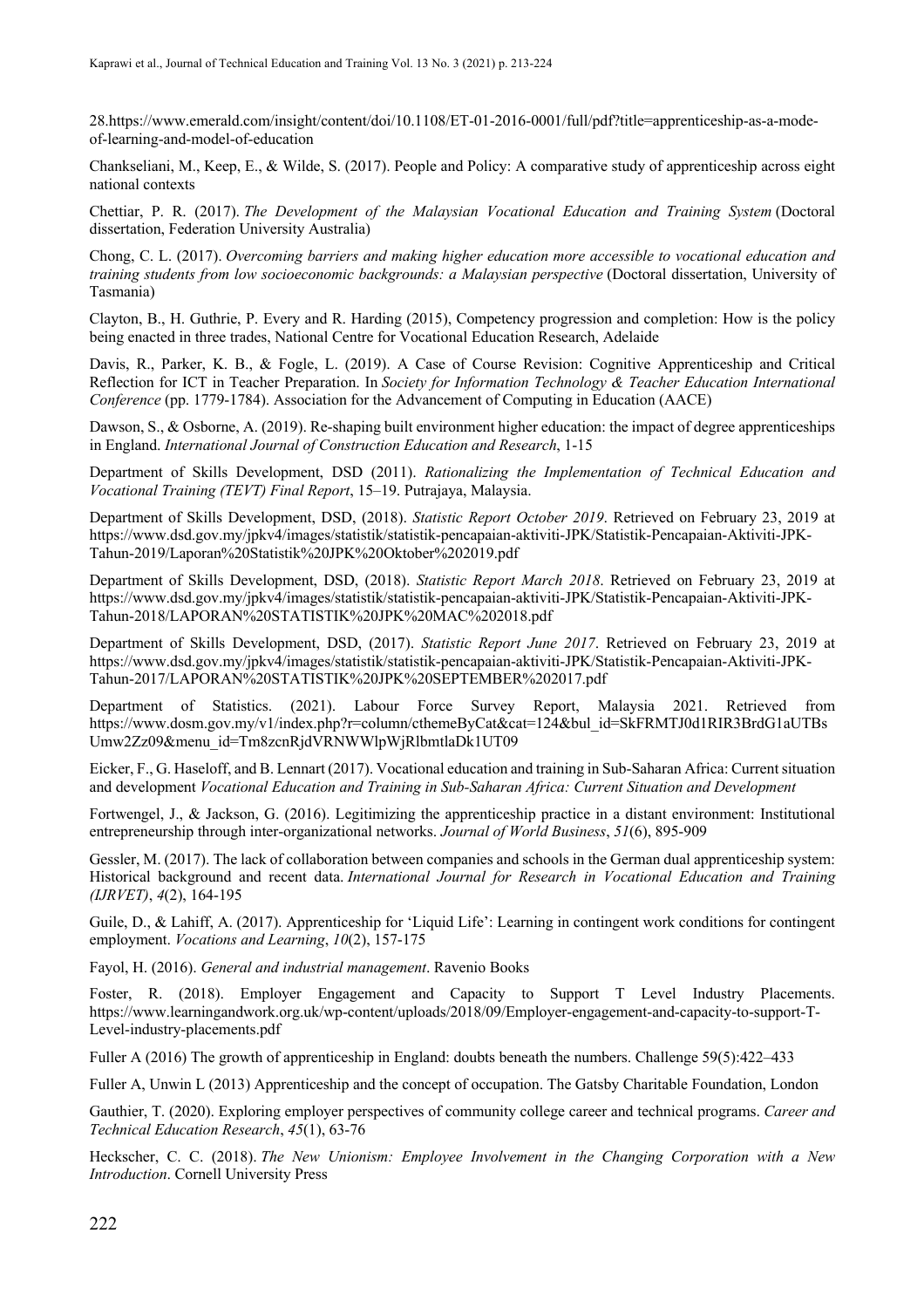Hellstrand, S. (2019). Perceptions of the economics of apprenticeship in Sweden c. 1900. *Scandinavian Economic History Review*, *67*(1), 12-30

Hodgson, A., Spours, K., & Smith, D. (2017). Future apprenticeships in England: the role of mediation in the new model. *Journal of Education and Work*, *30*(6), 653-668

International Bureau of Education, UNESCO. *Apprenticeship*. Retrieved on February 19, 2019 at https://www.ibe.unesco.org

Department of Skills Development, DSD, (2017). *Statistic Report June 2017*. Retrieved on February 23, 2019 at https://www.dsd.gov.my/jpkv4/images/statistik/statistik

Jabarullah, N. H., & Hussain, H. I. (2019). The effectiveness of problem-based learning in technical and vocational education in Malaysia. *Education+ Training*

Jamal, J., & Abu Bakar, H. (2017). The mediating role of charismatic leadership communication in a crisis: A Malaysian example. *International Journal of Business Communication*, *54*(4), 369-393

Jansen, A., & Pineda-Herrero, P. (2019). Dual apprenticeships in Spain–Catalonia: the firms' perspective. *Vocations and Learning*, *12*(1), 129-154.

Johnson, M., & Spiker, K. (2018). Broadening the apprenticeship pipeline. *City, ST: National Skills Coalition*.

Kayode, B. K. (2018). Effect of communication management on distance learners' cognitive engagement in Malaysian institutions of higher learning. *International Review of Research in Open and Distributed Learning*, *19*(4).

Mohrenweiser, J., T. Zwick and U. Backes-Gellner (2013), "Poaching and Firm Sponsored Training: First Clean Evidence", in ZEW discussion Paper, 13-037.

Mustapha, R. B. (2017). Skills Training and Vocational Education in Malaysia. In *Education in Malaysia* (pp. 137-153). Springer, Singapore.

National Dual Training System, NDTS Q-fact (2010). Department of Skills Development, Cyberjaya.

National Dual Training System, NDTS Q-fact (2015). Department of Skills Development, Cyberjaya.

National Apprenticeship Service. (2018). Achieving the Benefits of Apprenticeships A Guide for Employers Follow National Apprenticeship Service: Welcome to This Guide to Achieving the Benefits of Apprenticeships." *Achieving the benefits of apprenticeships, A guide for employer* (October).

O'Connor, H., & Bodicoat, M. (2017). Exploitation or opportunity? Student perceptions of internships in enhancing employability skills. *British Journal of Sociology of Education*, *38*(4), 435-449.

O'Higgins, N., & Pinedo, L. (2018). *Interns and outcomes just how effective are internships as a bridge to stable employment?* (No. 994999791602676). International Labor Organization.

Rowe, L., Moss, D., Moore, N., & Perrin, D. (2017). The challenges of managing degree apprentices in the workplace. *Journal of Work-Applied Management*.

Sack, M., & Allen, L. (2019). Connecting Apprenticeships to the Young People Who Need Them Most: The Role of Community-Based Organizations. *Jobs for the Future*.

Scott, G. (2016). The Industrial Manufacturing Technician Apprenticeship WORK-BASED LEARNING IN ACTION (July). https://jfforg-prod prime.s3.amazonaws.com/media/documents/WBL\_IMT\_ Apprentice\_CS\_062316.pdf.

Sharma, H. (2020). Barriers to Engagement in Apprenticeship Programme Identifying Role of State, Employer and Apprentices through Study of Delhi. *Global Journal of Management and Business Research*

Silva, P., Lopes, B., Costa, M., Melo, A. I., Dias, G. P., Brito, E., & Seabra, D. (2018). The million-dollar question: can internships boost employment? *Studies in Higher Education*, *43*(1), 2-21

Simms, M. (2017) Understanding employer engagement in youth labor market policy in the UK, *Human Resource Management Journal,* Vol 27, no 4, 2017, pages 548–564, School of Management, University of Leicester

Smith, A. H., & Simmons, M. (2019). Seeking solutions: how can a Design Thinking approach leverage improved apprenticeship design and delivery? Report from the Apprenticeships Working Group. *Journal of Studies in Practice and Culture in Education*, *2*(1)

Teng, W., Ma, C., Pahlevansharif, S., & Turner, J. J. (2019). Graduate readiness for the employment market of the 4th industrial revolution: The development of soft employability skills. *Education+ Training*